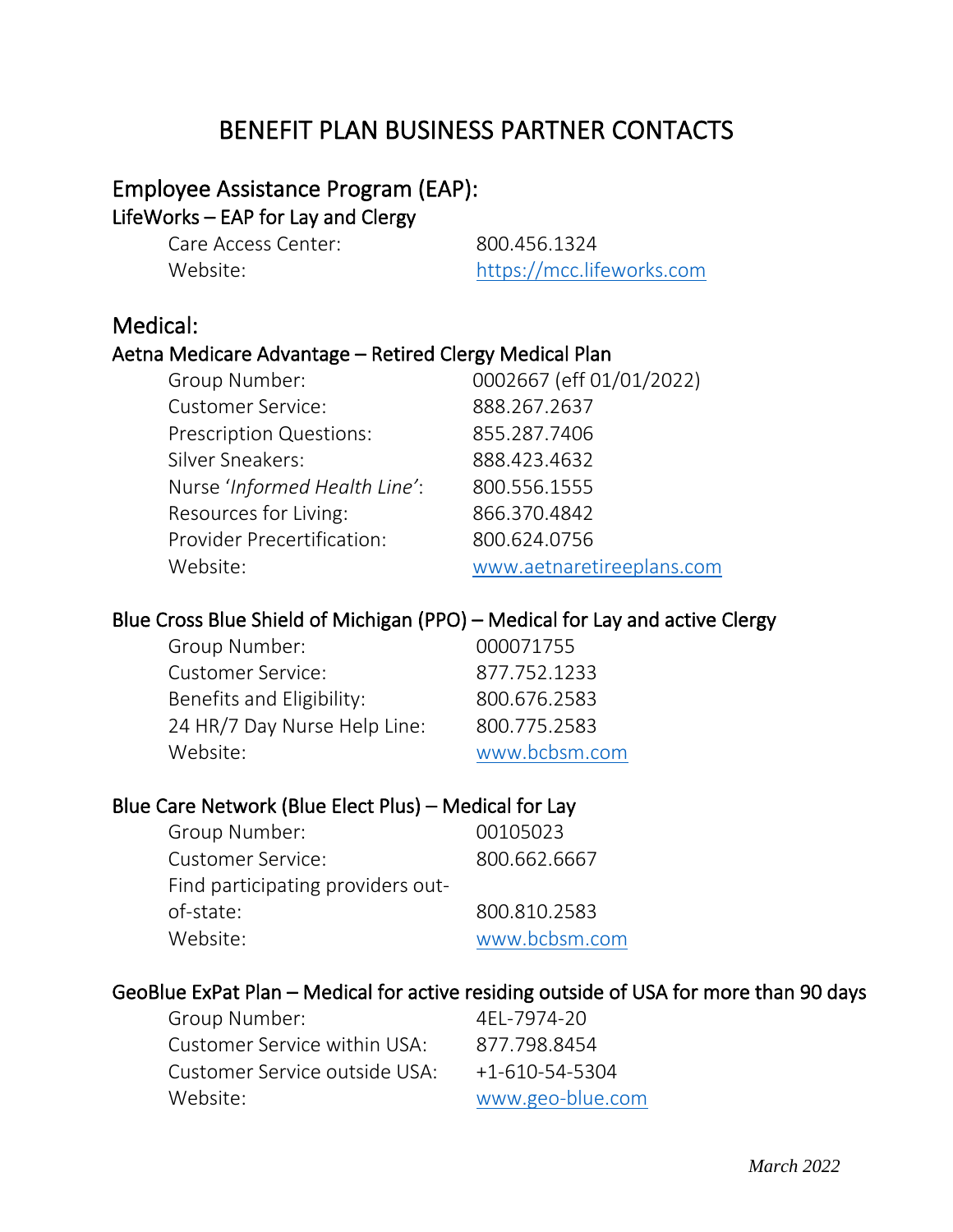# RxSavings Solutions – Free to active MCC medical plan participants<br>Pharmacy Support: 800.268.4476

Pharmacy Support:

Website: [https://myrxss.com](https://myrxss.com/)

## Dental:

# Delta Dental of Michigan – Dental for Lay and Clergy

| Group Number:     | 9253                          |
|-------------------|-------------------------------|
| Customer Service: | 800.524.0149                  |
| Website:          | https://www.DeltaDentalMI.com |
|                   |                               |

## Vision:

## BCBSM Blue Choice VSP – Vision for Lay and active Clergy

| Group Number:            | 000071755            |
|--------------------------|----------------------|
| <b>Customer Service:</b> | 877.752.1233         |
| To find a VSP provider:  | 800.877.7195         |
| Websites:                | www.bcbsm.com        |
|                          | https://www.vsp.com/ |

# Flexible Spending Account Administration:

# Health Equity – Healthcare and Dependent Care FSAs

| Customer Service: | 866.346.5800                |
|-------------------|-----------------------------|
| Website:          | https://my.healthequity.com |

# Payroll and Pension Payors:

## Paycor – Payroll Provider

Support Team: 855.565.3285

Website: where the support of the support of the support of the support of the support of the support of the support of the support of the support of the support of the support of the support of the support of the support

## Beene Garter – Payroll Provider

Customer Service: 616.235.5200

Website: [www.beenegarter.com](http://www.beenegarter.com/)

## Points North/Who's Where –Payroll Reporting Provider

| Customer Service: | 888.561.2072                  |
|-------------------|-------------------------------|
| Website:          | https://www.points-north.com/ |